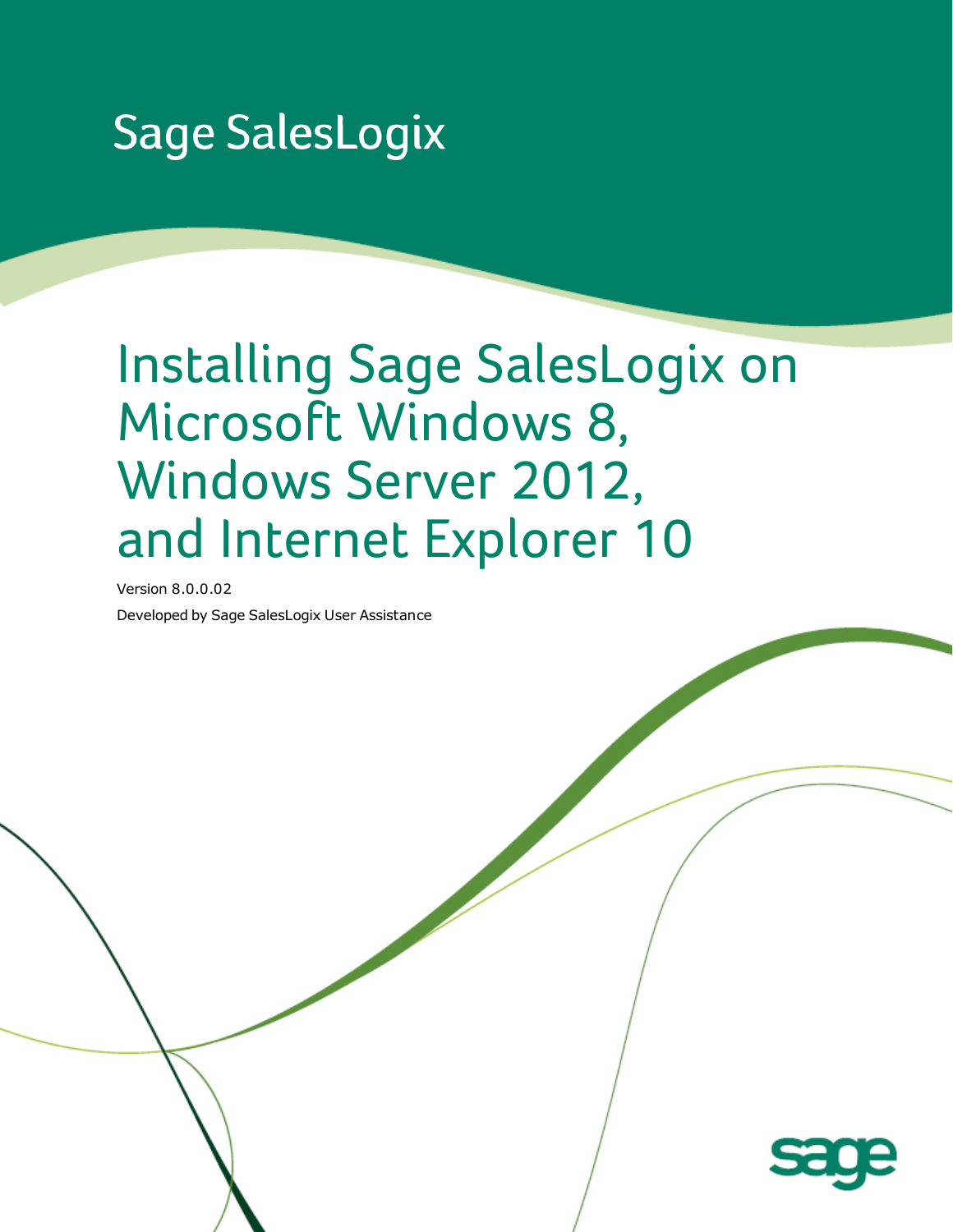# **Installing Sage SalesLogix on Microsoft Windows 8, Windows Server 2012, and Internet Explorer 10**

| <b>Documentation</b><br><b>Comments</b> | This documentation was developed by Sage SalesLogix User Assistance. For content<br>revisions, questions, or comments, contact the Sage SalesLogix writers at<br>saleslogix.techpubs@sage.com.                                                                                                                                                                                                                                                                                                                                                                                                                                                                                                                                                    |  |  |
|-----------------------------------------|---------------------------------------------------------------------------------------------------------------------------------------------------------------------------------------------------------------------------------------------------------------------------------------------------------------------------------------------------------------------------------------------------------------------------------------------------------------------------------------------------------------------------------------------------------------------------------------------------------------------------------------------------------------------------------------------------------------------------------------------------|--|--|
| Copyright                               | Copyright © 1997-2013, Sage Software, Inc. All rights reserved. This product and<br>related documentation are protected by copyright and are distributed under licenses<br>restricting their use, copying, distribution, and decompilation. No part of this<br>product or related documentation may be reproduced in any form by any means<br>without prior written authorization of Sage and its licensors, if any.                                                                                                                                                                                                                                                                                                                              |  |  |
| <b>Address</b>                          | Sage<br>8800 North Gainey Center Drive, Suite 200<br>Scottsdale, AZ 85258<br><b>USA</b>                                                                                                                                                                                                                                                                                                                                                                                                                                                                                                                                                                                                                                                           |  |  |
| Version                                 | Version 8.0.0.02<br>2013                                                                                                                                                                                                                                                                                                                                                                                                                                                                                                                                                                                                                                                                                                                          |  |  |
| <b>Trademarks</b>                       | SalesLogix is a registered trademark of Sage Software, Inc. Sage, the Sage logos,<br>SalesLogix, and the Sage product and service names mentioned herein are registered<br>trademarks or trademarks of Sage Software, Inc., or its affiliated entities. All other<br>trademarks are the property of their respective owners.                                                                                                                                                                                                                                                                                                                                                                                                                      |  |  |
| <b>Disclaimer</b>                       | Sage has thoroughly reviewed this manual. All statements, technical information, and<br>recommendations in this manual and in any guides or related documents are believed<br>reliable, but the accuracy and completeness thereof are not guaranteed or<br>warranted, and they are not intended to be, nor should they be understood to be,<br>representations or warranties concerning the products described. Sage assumes no<br>responsibility or liability for errors or inaccuracies with respect to this publication or<br>usage of information. Further, Sage reserves the right to make changes to the<br>information described in this manual at any time without notice and without<br>obligation to notify any person of such changes. |  |  |
| <b>Technical Support</b>                | Technical Support is available to customers with support contracts directly from<br>Sage Software and to Certified Business Partners. Calls are answered during<br>business hours, Monday through Friday, excluding holidays. Current contact<br>information is available on the Sage SalesLogix Web site:<br>http://www.sagesaleslogix.com                                                                                                                                                                                                                                                                                                                                                                                                       |  |  |
|                                         | Partners with a valid technical support contract and a Web access code can request<br>technical support electronically on the Sage SalesLogix Partner Support Portal Web<br>site: partners.sagenorthamerica.com.                                                                                                                                                                                                                                                                                                                                                                                                                                                                                                                                  |  |  |
|                                         | Customers with a valid technical support contract and a Web access code can<br>request technical support electronically on the Sage SalesLogix Customer Support<br>Portal Web site: customers.sagenorthamerica.com.                                                                                                                                                                                                                                                                                                                                                                                                                                                                                                                               |  |  |
|                                         | Revisions to this book are available through both Portal Web sites. Check regularly for<br>current Sage SalesLogix product documentation.                                                                                                                                                                                                                                                                                                                                                                                                                                                                                                                                                                                                         |  |  |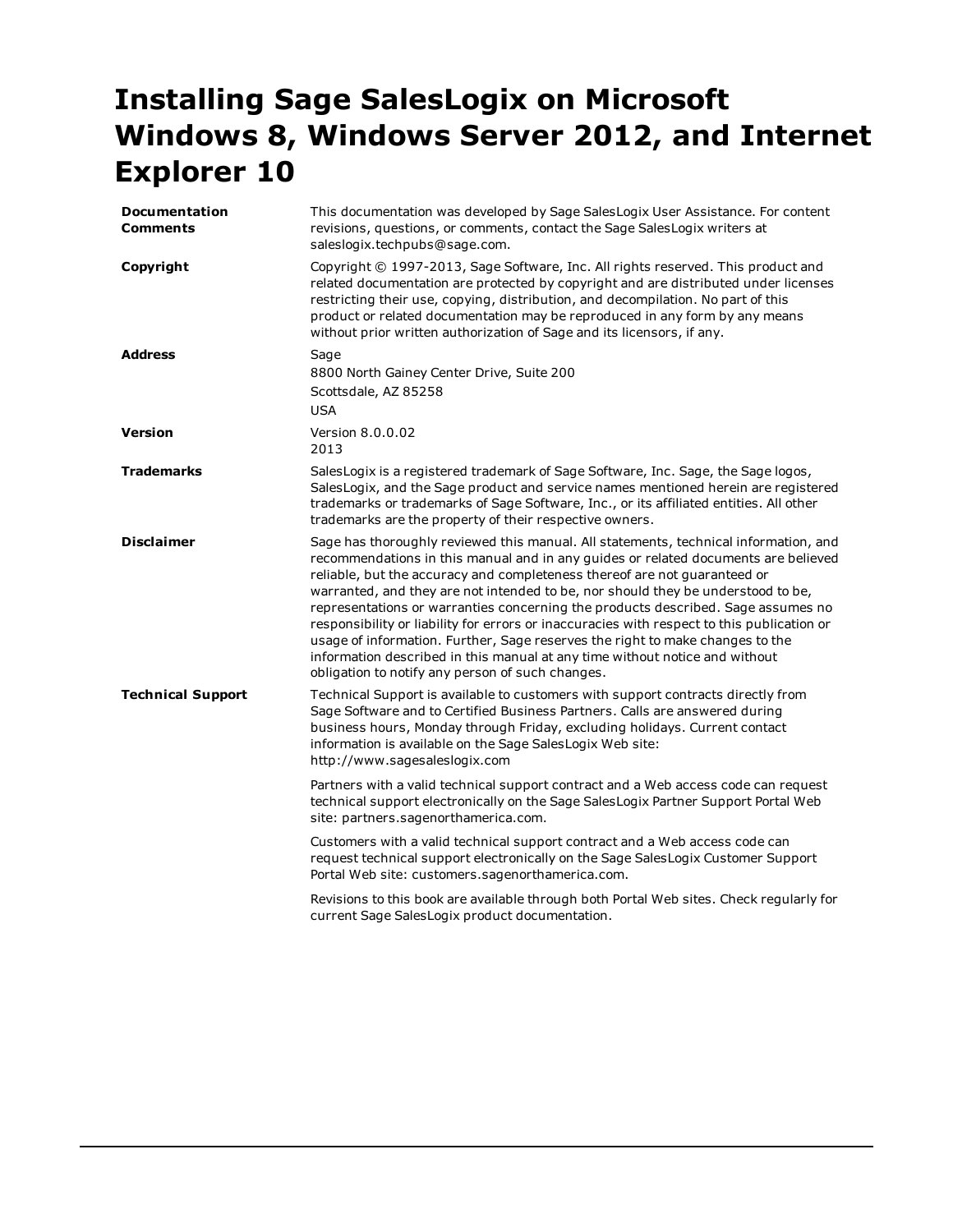# **Appendix J**

# **Installing Sage SalesLogix on Microsoft Windows 8, Windows Server 2012, and Internet Explorer 10**

This chapter contains information specific to installing Sage SalesLogix on Microsoft Windows 8, Windows Server 2012, and Internet Explorer 10. This appendix is an addendum to the *Sage SalesLogix Implementation Guide* for version 8.0.

Installing Sage SalesLogix v8.0 on Microsoft Windows 8 or Server 2012 requires some modifications to installation steps:

- All Microsoft Windows 8 installations must manually attach the database.
- Creating remote databases on Windows 8 and 2012 requires specific versions of SQL.
- On Microsoft Windows Server 2012 the Admin.exe must "run as the Administrator".
- The steps for installing and uninstalling Desktop Integration on Web Client and Offline Web Client installations on Windows 2012 are slightly different. See ["Installing](#page-5-0) [and](#page-5-0) [Uninstalling](#page-5-0) [Desktop](#page-5-0) [Integration](#page-5-0) [on](#page-5-0) [Microsoft](#page-5-0) [Windows](#page-5-0) [Server](#page-5-0) [2012"](#page-5-0)

Apply the updates identified below to enable using Microsoft Internet Explorer 10 with Sage SalesLogix. Without these updates, you may see idiosyncratic behavior.

# **Update Fixes for Microsoft Windows 8, Windows Server 2012, and Internet Explorer 10**

Updates to Sage SalesLogix version 8.0 include fixes to enable support for Microsoft Windows 8, Windows Server 2012, and Internet Explorer 10. Use the following table to determine which updates are required for each operating system and/or browser.

| 8.0 Updates                      | <b>Windows 8</b> | <b>Windows Server</b><br>2012 | <b>Internet</b><br><b>Explorer 10</b> |
|----------------------------------|------------------|-------------------------------|---------------------------------------|
| 8.0 Update 02                    | X                |                               |                                       |
| 8.0 Core Update 02<br>and later  | X                | X                             | X                                     |
| 8.0 Model Update<br>02 and later |                  | X                             | X                                     |
| 8.0 Update 03                    |                  | X                             |                                       |
| 8.0 Update 05                    |                  | X                             |                                       |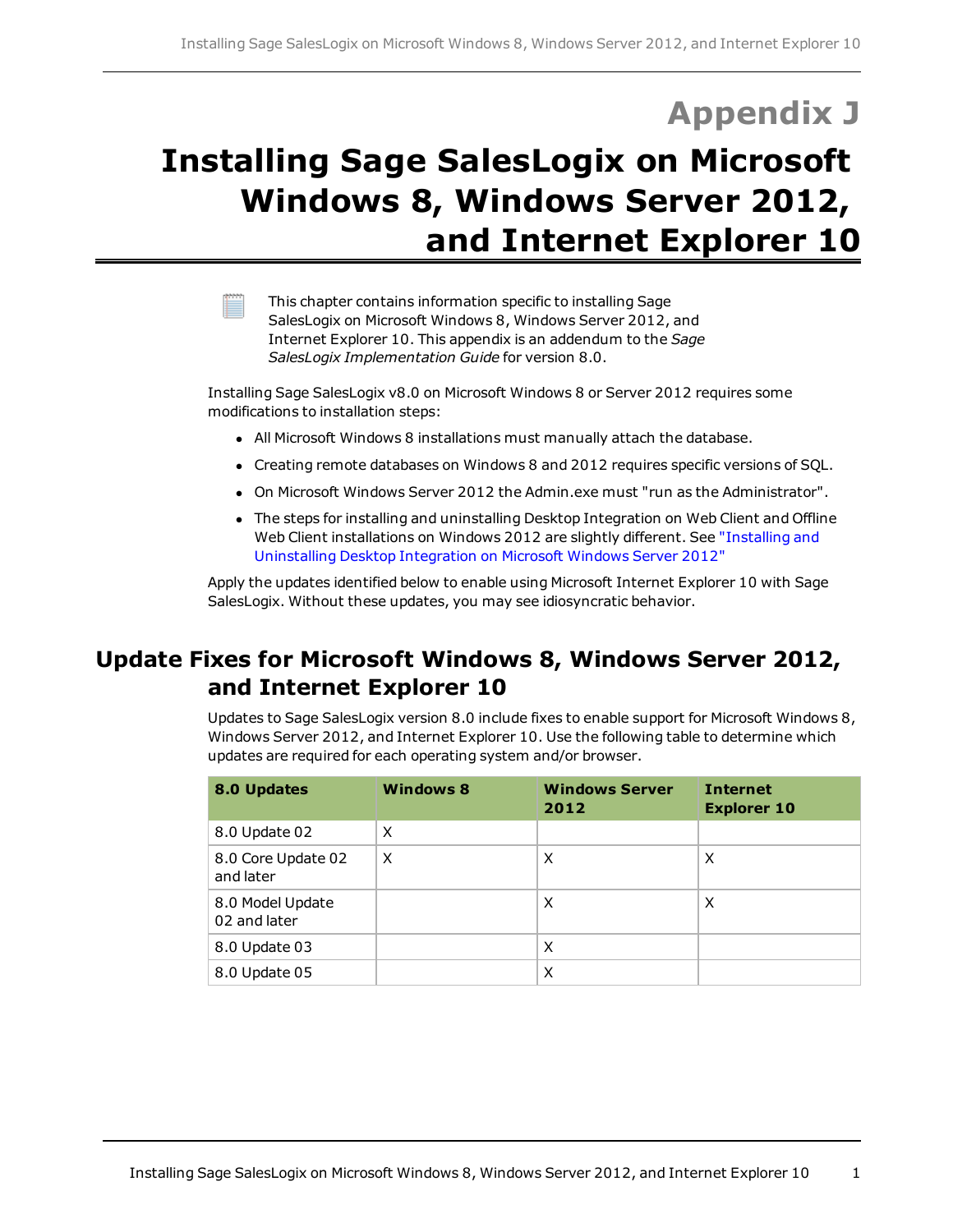# **Installing Sage SalesLogix on Microsoft Windows 8**

Sage SalesLogix v8.0 can be installed on Microsoft Windows 8, however some additional installation steps are required.for:

- Installing Sage SalesLogix Admin Tools and Servers and attaching a database
- Installing the Sage SalesLogix Client

### **Installing Sage SalesLogix Admin Tools and Servers and Attaching a Database on Microsoft Windows 8**

#### **To install Admin Tools and Servers and attach a database**

- 1. After installing Microsoft Windows 8, provide the appropriate administrative access.
- 2. Install the Microsoft SQL 2005 Native Client.
- 3. Install Microsoft SQL 2008 R2 SP2 Express and SQL Management Studio.
- 4. Install the Microsoft SQL 2005 backward compatibility package.
- 5. Install Sage SalesLogix Admin Tools and Servers. Ignore the error indicating a problem attaching the databases is returned.
- 6. When installation is complete, copy the .mdf file for the SalesLogix database from the install CD.

You can use either the saleslogix.mdf or the SalesLogix Eval.mdf.

7. Open SQL Server Management Studio and manually attach the database. See the Microsoft documentation for instructions on how to complete this task.

### **Installing the Sage SalesLogix Client on Microsoft Windows 8**

Additional steps are required for installing the Sage SalesLogix Client on Microsoft Windows 8 if User Account Control (UAC) is enabled. If UAC is enabled, then you will be prompted to provide the Admin user name and password when installing. You can either provide the user name and password or turn off UAC before installing the Sage SalesLogix Client. You must be logged on as a user with administrative rights in order to turn off. UAC.

#### **To install the Sage SalesLogix Client by disabling User Account Control (UAC)**

- 1. Do one of the following:
	- <sup>l</sup> If you can provide the administrator's user name and password, proceed to step 3.
	- Log on to the computer as a user with administrative rights, go into the Control Panel, User Accounts and turn off User Account Control. See the Microsoft documentation for instructions on how to complete this task.
- 2. Restart the computer.
- 3. Run the Sage SalesLogix Client install. If you did not turn off User Account Control, when prompted provide the administrator's user name and password.
- 4. Once the Sage SalesLogix Client is installed you can turn on User Account Control again if you turned it off prior to installing Sage SalesLogix Client.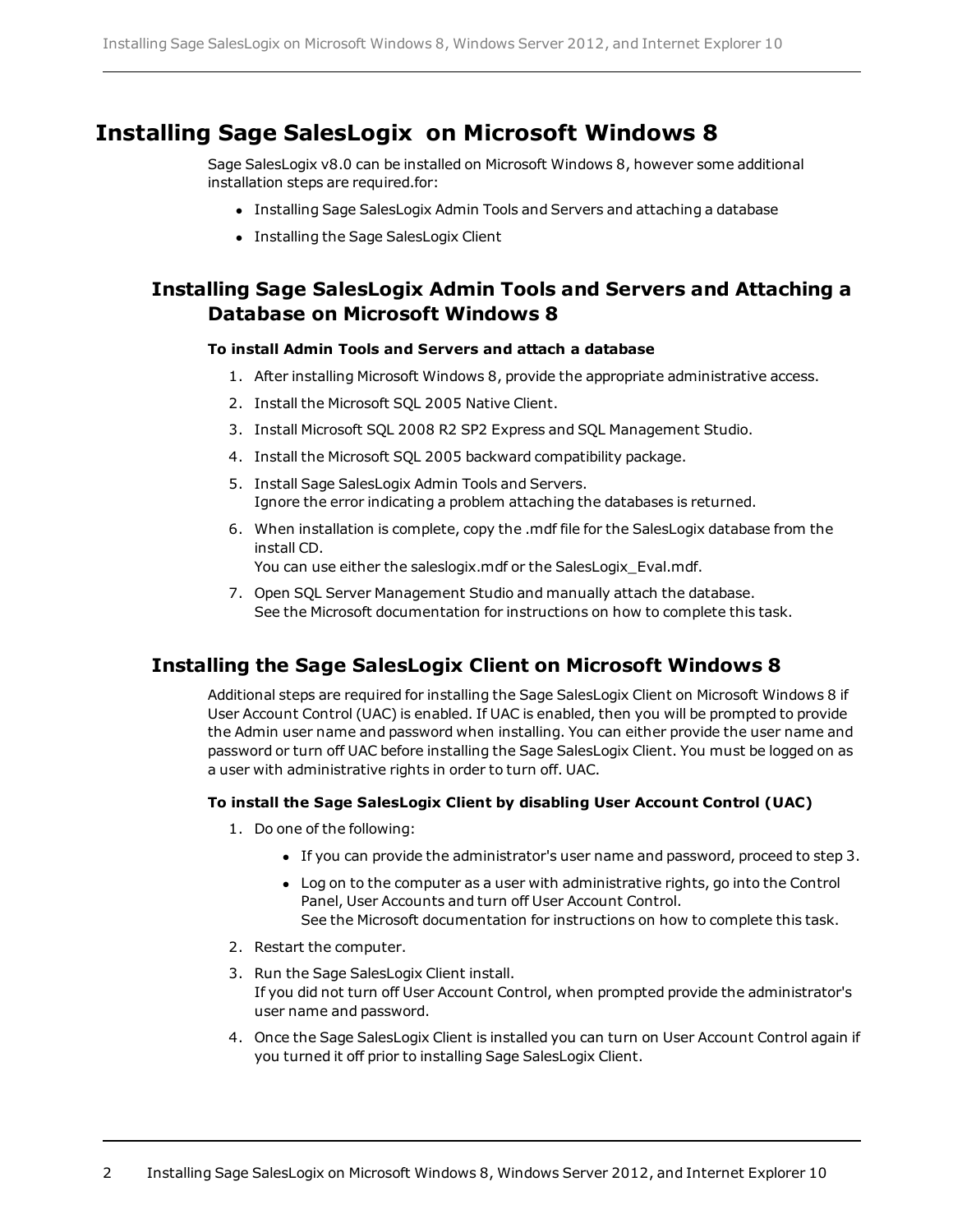# **Setting the Admin.exe to "Run as Administrator" on Microsoft Windows Server 2012**

Due to Microsoft Windows Server 2012 security, you must open the Admin.exe using the "Run as Administrator" command in order for data to be saved to the registry HKLM. Writing to the HKLM registry is necessary for the following items:

- SyncService data
- Mail Merge options

#### **To run the Admin.exe as Admin**

- 1. On the server, browse to the **Admin.exe**.
- 2. Right-click the **Admin.exe** and select **Run as Administrator**.

# **Creating Remote Databases on Microsoft Windows 8 or Server 2012**

Additional steps are required before creating a remote database on Microsoft Windows 8 or Server 2012. The steps are different depending on the operating system and the version of SQL.

## **Creating Microsoft SQL 2008 R2 Remote Databases on Microsoft Windows 8 or Server 2012**

Use the following steps to create a Microsoft SQL 2008 R2 database on Microsoft Windows 8 or Server 2012.

#### **To create a remote database on Microsoft Windows 8**

- 1. Install the Microsoft SQL 2005 Native Client.
- 2. Install Sage SalesLogix Admin Tools and Servers. This will also:
	- Install Microsoft SQL 2005 backward compatibility.
	- Install Microsoft SQL 2008 R2 Express.
	- Attach the Sage SalesLogix database, if the option is selected.
- 3. Create the remote database.



For specific steps, see the Administrator help topics "Creating Remote User Databases" and "Creating Remote Office Database".

#### **To create a remote database on Windows Server 2012**

- 1. Install the Microsoft SQL 2005 Native Client.
- 2. Install Microsoft SQL 2008 R2 Express Sp1.
- 3. Install Sage SalesLogix Admin Tools and Servers. This will also:
	- Install Microsoft SQL 2005 backward compatibility.
	- Attach the Sage SalesLogix Database, if that option is selected.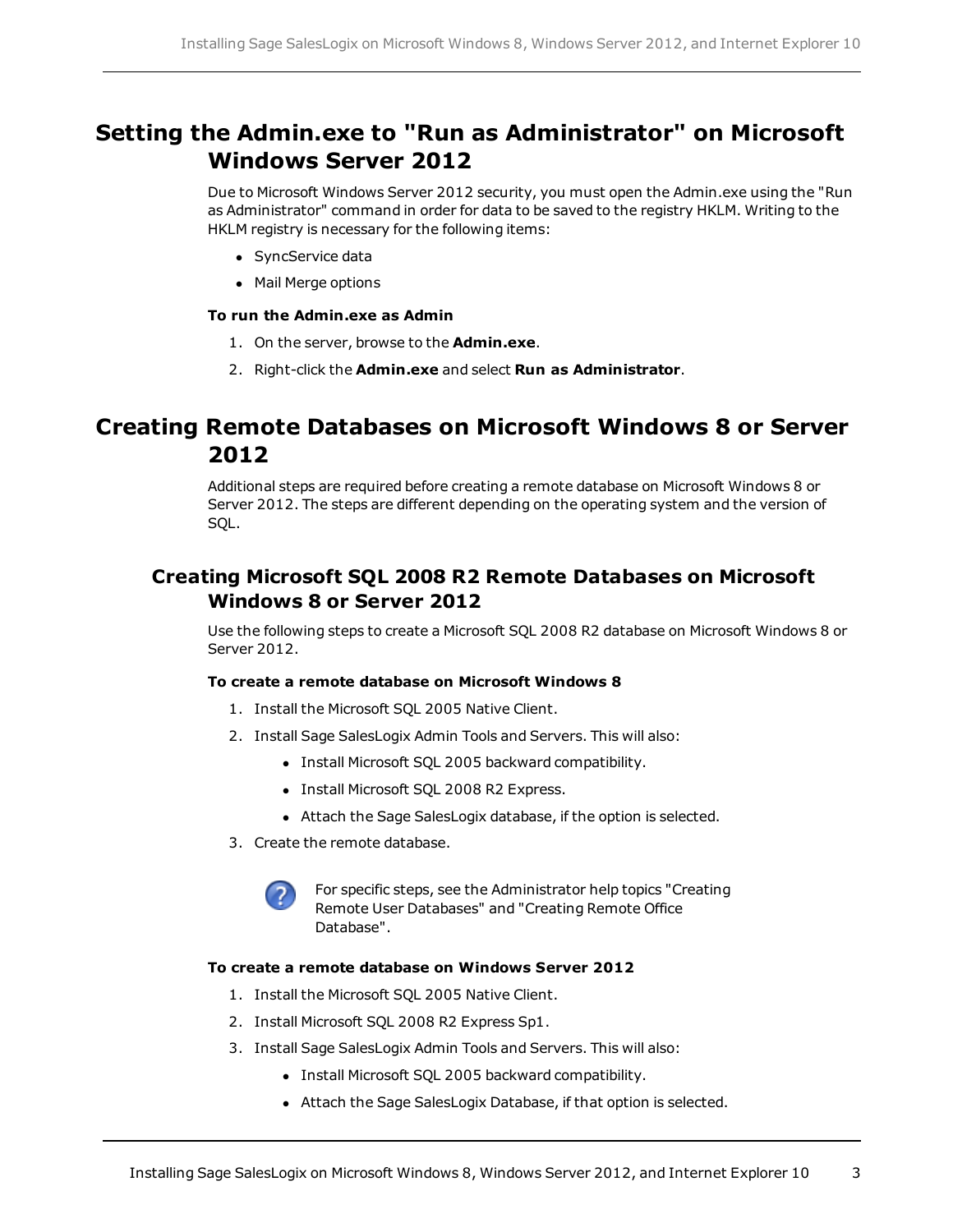4. Create the remote database.



For specific steps, see the Administrator help topics "Creating Remote User Databases" and "Creating Remote Office Database".

## **Creating Microsoft SQL 2012 Remote Databases on Microsoft Windows 8 or Server 2012**

Use the following steps to create a Microsoft SQL 2012 database on Microsoft Windows 8 or Server 2012.

#### **To create a remote database on Microsoft Windows 8 or Server 2012**

- 1. Install the Microsoft SQL 2005 Native Client.
- 2. Install Microsoft SQL 2012 Express.
- 3. Install Sage SalesLogix Admin Tools and Servers. This will also:
	- Install Microsoft SQL 2005 backward compatibility.
	- Attach the Sage SalesLogix database, if the option is selected.
- 4. Create the remote database.



For specific steps, see the Administrator help topics "Creating Remote User Databases" and "Creating Remote Office Database".

# **Installing and Uninstalling Desktop Integration on Microsoft Windows Server 2012**

<span id="page-5-0"></span>The steps for installing and uninstalling Desktop Integration on Windows Server 2012 are different than the standard steps. Use the following steps for installing and uninstalling Desktop Integration on Windows Server 2012.

### **Installing Desktop Integration on Windows Server 2012**

#### **To install Desktop Integration**

- 1. Download from a browser or copy the **SLXDesktopIntegrationSetup.exe** to a directory on the server.
- 2. Either install to the default folder or create a folder in which to install to (if not using default folders).
- 3. Log on as a user who is assigned local administrative rights.
- 4. Open Windows Explorer and browse to the location of the **SLXDesktopIntegrationSetup.exe**.
- 5. Right- click the **SLXDesktopIntegrationSetup.exe** and select **Run as Administrator**.
- 6. On the Welcome screen, click **Next**.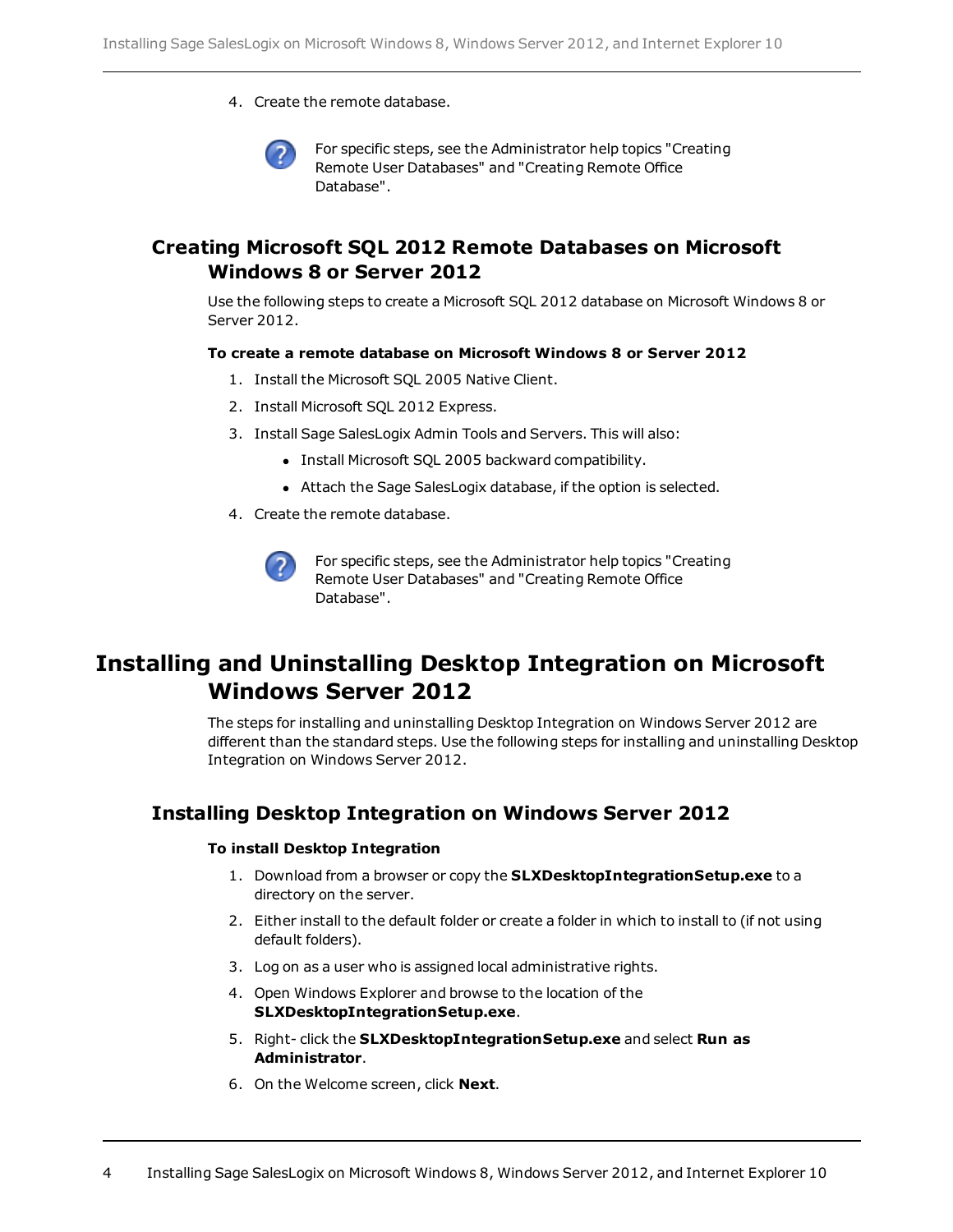- 7. On the License Agreement screen, read the information, accept the agreement, and then click **Next**.
- 8. Do one of the following:
	- **.** Select **Complete** to install all of the Desktop Integration features to the default install location.
	- **.** Select Custom to select which Desktop Integration features you want to install or change the install location.
- 9. Click **Next**.
- 10. If you selected the Custom install, do any of the following, and then click **Next**:
	- If you do not want to install Office Integration (Mail Merge, Export to Excel, drag and drop), click the drop-down arrow next to **Office Integration** and select **This feature will not be available**.
	- If you do not want to install Microsoft Outlook Integration (Send SLX/Record to History and Desktop Manager), click the drop-down arrow next to **Outlook Integration** and select **This feature will not be available**.
	- **•** To change the install location, click **Change**, browse to or type the desired install location, and then click **OK**.
- 11. Click **Install**.
- 12. Click **Finish**.

The Desktop Manager opens, which allows you to set your Desktop Integration options for Send SLX and Record to History. If you are not using Outlook Integration, you do not need to configure any options in the Desktop Manager.

#### **To install Desktop Integration using the command line install options:**

- 1. Log on as a user who is assigned local administrative rights.
- 2. Download and copy the **SLXDesktopIntegrationSetup.exe** to a directory on the server.
- 3. Either accept the default folder, or create an installation folder.
- 4. Open a command prompt window (run as Administrator).
- 5. Browse to the folder where the **SLXDesktopIntegrationSetup.exe** was copied, and run one of the following command lines:
	- For a Complete install, type:' SlxDesktopIntegrationSetup.exe /s /v"/qn INSTALLDIR=\"C:\Program Files\<installationfolder>\""
	- For a Custom install of Office Integration only, type: SlxDesktopIntegrationSetup.exe /s /v"/qn INSTALLDIR=\"C:\SLXDESKTOP\" ADDLOCAL=OfficeIntegration
	- For a Custom install of Outlook Integration only, type: SlxDesktopIntegrationSetup.exe /s /v"/qn INSTALLDIR=\"C:\SLXDESKTOP\" ADDLOCAL=OutlookIntegration
- 6. After installation is complete, close the command prompt.